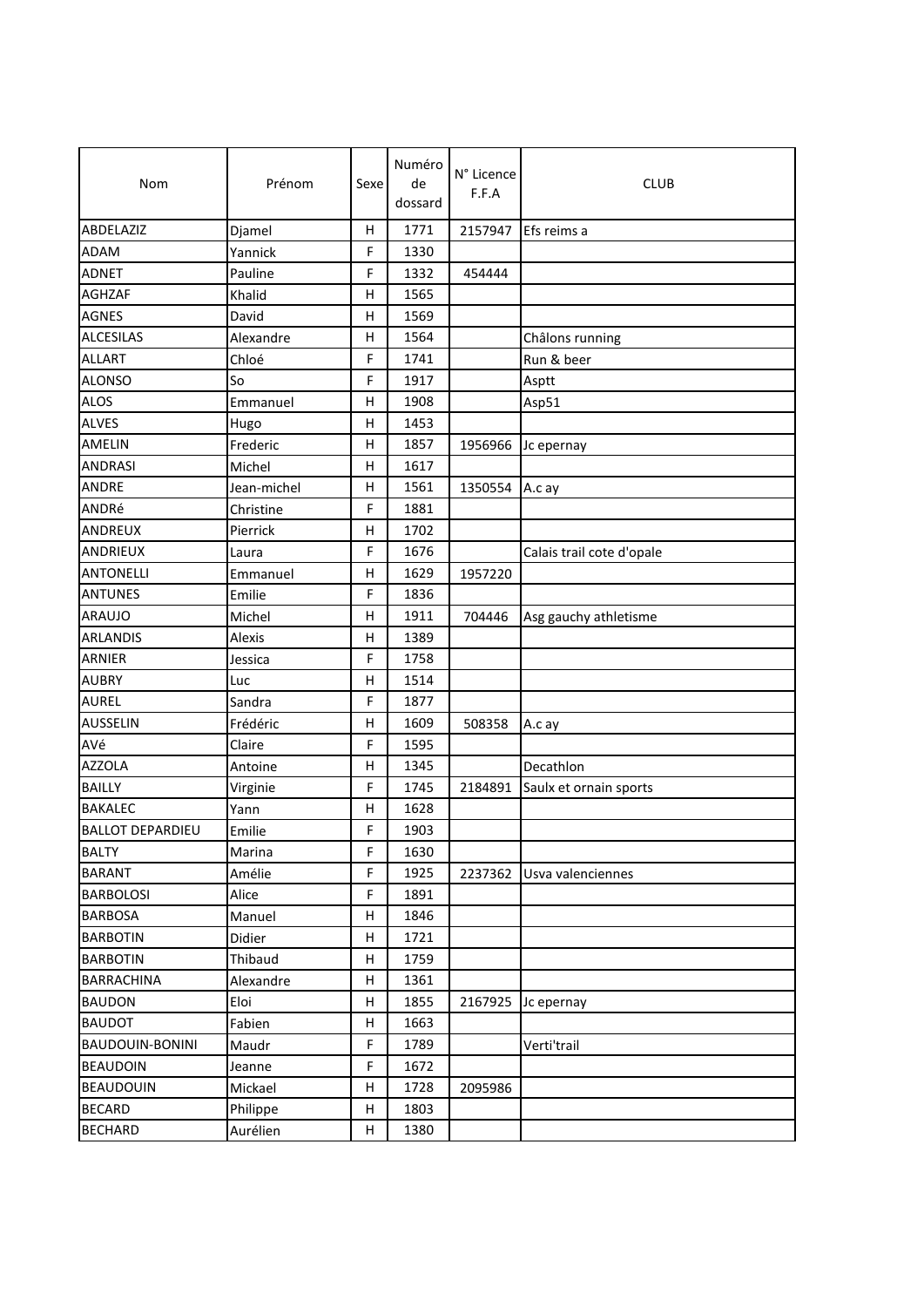| BéCHé             | Alain               | н | 1666 |         | 2074429 Bayard argentan      |
|-------------------|---------------------|---|------|---------|------------------------------|
| <b>BEN AISSI</b>  | <b>Basma</b>        | F | 1470 | 1822456 | Association                  |
| <b>BENBETKA</b>   | Tatiana             | F | 1819 |         | Jaco                         |
| <b>BENSOUSSAN</b> | Jean maurice        | н | 1898 |         |                              |
| <b>BENTEBRA</b>   | Franck              | Η | 1927 |         |                              |
| <b>BENZERDA</b>   | Laurent             | н | 1794 |         |                              |
| <b>BEQUERET</b>   | Claire              | F | 1786 | 1643548 |                              |
| <b>BERGEOT</b>    | Christophe          | Η | 1907 |         | Asp51                        |
| <b>BERLEUX</b>    | Kevin               | Η | 1664 |         |                              |
| <b>BERNARD</b>    | Dominique           | Η | 1429 | 129141  | Ruffec athlé val de charente |
| <b>BERSAUTER</b>  | Thierry             | н | 1600 |         | Cder epernay                 |
| <b>BERTHEREAU</b> | Éric                | Η | 1423 |         |                              |
| <b>BERTHIER</b>   | Scott               | Η | 1504 |         |                              |
| <b>BETTON</b>     | Jean-françois       | Η | 1714 |         | Enjoy your run               |
| <b>BIGOT</b>      | Quentin             | Η | 1844 |         |                              |
| <b>BIGOT</b>      | Jean marie          | Н | 1859 |         |                              |
| <b>BILLIARD</b>   | Clelia              | F | 1656 |         | Racing club de dormans       |
| <b>BINOIST</b>    | Bernard             | н | 1742 |         | Spirit of run                |
| <b>BLIN</b>       | Anne sophie         | F | 1362 |         |                              |
| <b>BOIS</b>       | Vanessa             | F | 1727 | 2047071 | A.c ay                       |
| <b>BONNINGRE</b>  | Emeline             | F | 1555 |         |                              |
| <b>BOSSU</b>      | Carole              | F | 1468 |         |                              |
| <b>BOULHAUT</b>   | Mireille            | F | 1923 |         |                              |
| <b>BOUR</b>       | Jordan              | Η | 1665 |         |                              |
| <b>BOURSE</b>     | <b>Bruno</b>        | Η | 1631 |         |                              |
| <b>BOUSSIS</b>    | Stephane            | н | 1566 |         |                              |
| <b>BOUSSIS</b>    | Bryan               | н | 1567 |         |                              |
| <b>BOUTEAU</b>    | David               | н | 1810 |         |                              |
| <b>BOUVART</b>    | Zabou<br>(isabelle) | F | 1603 |         | Chu reims                    |
| <b>BRIAND</b>     | Thomas              | Η | 1749 |         |                              |
| <b>BRIVOIS</b>    | Stephane            | н | 1843 |         |                              |
| <b>BRULLIARD</b>  | Serge               | Η | 1946 |         |                              |
| <b>BUGANY</b>     | Alain               | Н | 1913 |         | Spirit of run                |
| <b>BURATO</b>     | Alna                | F | 1363 |         |                              |
| <b>BUTTARD</b>    | Thomas              | н | 1848 |         | Les bourguignons             |
| CAILLET           | Lionel              | Η | 1808 |         | Spirit of run                |
| CALABRESE         | <b>Bruno</b>        | Н | 1440 |         | Batj                         |
| CALAIS            | Cédric              | Н | 1795 |         | Asptt reims                  |
| CAMPOBADAL        | Xavier              | н | 1431 |         |                              |
| CAMUS             | Fabrice             | н | 1420 |         |                              |
| CAMUS             | Dominique           | н | 1769 | 1893920 | Efs reims a                  |
| CANIVEZ           | Benjamin            | Н | 1535 |         |                              |
| CANIVEZ           | Isabelle            | F | 1536 |         |                              |
| CANY              | Willy               | Н | 1837 |         |                              |
| CAQUOT            | Davy                | Н | 1711 | 2206925 |                              |
| CARDONNEL         | Benjamin            | н | 1775 | 1967799 | Efs reims a                  |
| CARé              | Dimitri             | н | 1461 |         |                              |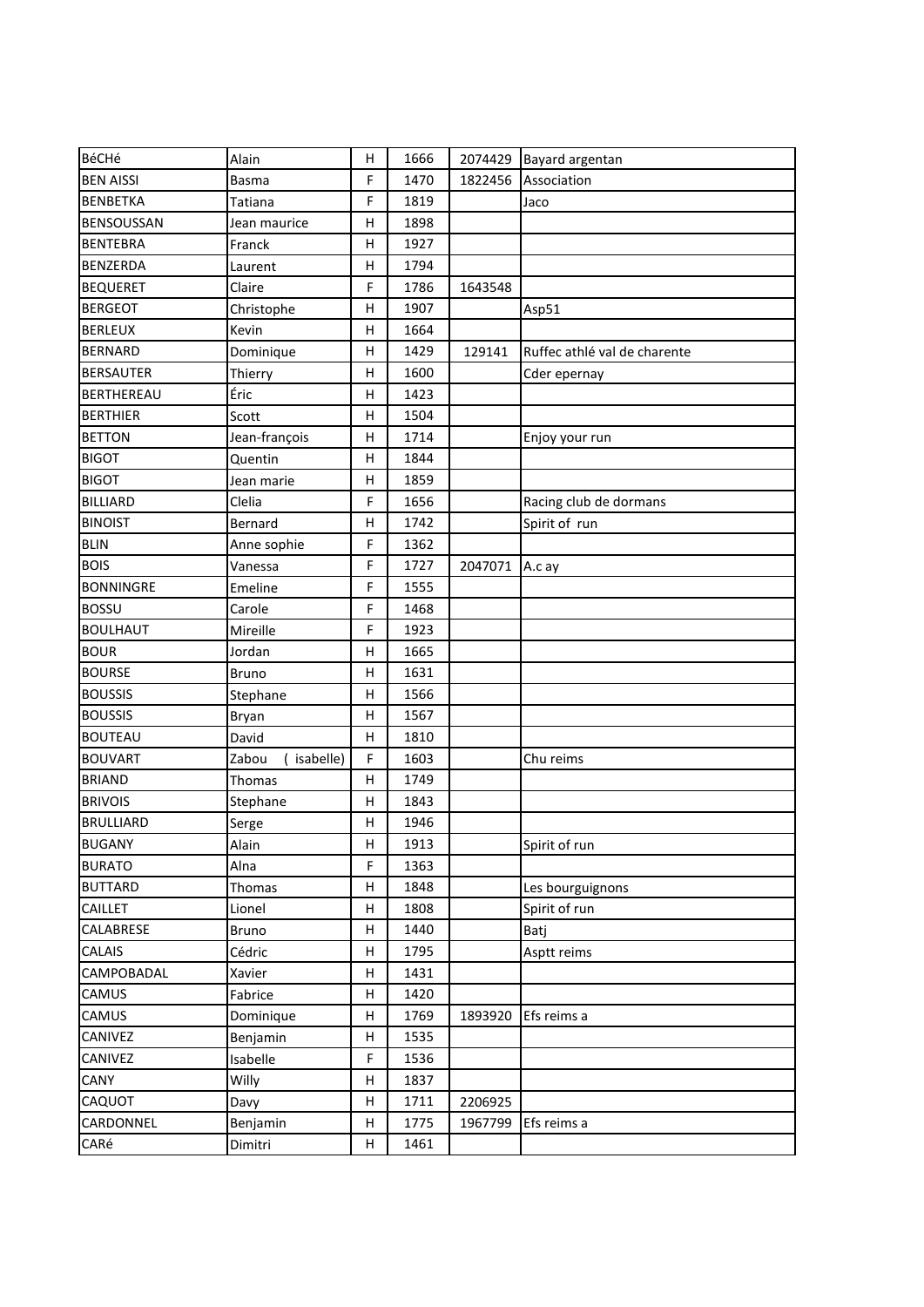| CARON             | Veronique     | F            | 1364 |         | Asptt reims cap 51         |
|-------------------|---------------|--------------|------|---------|----------------------------|
| CAROUGE           | James         | H            | 1520 |         |                            |
| CARRAZ            | Nadia         | F            | 1707 |         |                            |
| CARRE             | Florence      | F            | 1390 |         |                            |
| CARRE             | Patrick       | H            | 1395 |         |                            |
| <b>CASIMIRIUS</b> | Jpierre       | н            | 1574 |         | Chalons running            |
| CERIANI           | Michael       | H            | 1648 |         |                            |
| CHABAN            | Quentin       | H            | 1941 |         |                            |
| <b>CHAMPION</b>   | Carine        | F            | 1597 |         |                            |
| CHAMPION          | Luc           | $\mathsf{H}$ | 1781 |         | Acay                       |
| CHARCZIJ          | Carole        | F            | 1553 |         |                            |
| CHARDIN           | Flavie        | F            | 1764 | 2051875 | Asptt châlons-en-champagne |
| CHARDON           | David         | H            | 1920 |         |                            |
| CHARDRON          | Magali        | F            | 1554 |         | Jogg&run                   |
| <b>CHARLES</b>    | Jérémy        | $\sf H$      | 1719 |         |                            |
| CHARMEL           | Tony          | H            | 1570 |         | Team trail bouzy           |
| <b>CHATRIOT</b>   | Angélique     | F            | 1493 |         |                            |
| CHAUFFERT         | Laurent       | $\mathsf{H}$ | 1754 |         |                            |
| <b>CHAUFFERT</b>  | Corinne       | F            | 1853 |         |                            |
| <b>CHAUFFERT</b>  | Philippe      | H            | 1854 | 558661  |                            |
| CHAUSSON          | Charlotte     | F            | 1778 |         | Spirit                     |
| CHEVALEYRE        | Gerard        | н            | 1783 | 1979661 | Rce                        |
| CHEVALIER         | Cyril         | Н            | 1761 |         |                            |
| CHEVAUCHé         | Hélène        | F            | 1382 | 1878788 |                            |
| <b>CHIQUET</b>    | Marion        | F            | 1939 |         |                            |
| CHMIELARSKI       | Cedric        | н            | 1482 |         |                            |
| CHMIELARSKI       | Romain        | H            | 1644 | 1456240 | Rce                        |
| CHOCHINA          | Anthony       | H            | 1447 |         |                            |
| <b>CHOLLET</b>    | Pauline       | F            | 1337 |         |                            |
| CHRéTIEN          | Severine      | F            | 1458 |         |                            |
| <b>CHRISTELLE</b> | Collet        | F            | 1483 |         |                            |
| <b>CLARY</b>      | Thomas        | н            | 1510 |         |                            |
| <b>COCHENER</b>   | Patrick       | $\sf H$      | 1583 | 2077197 |                            |
| <b>COCHENER</b>   | Sylvie        | F            | 1584 | 848749  |                            |
| <b>CODER</b>      | Frederic      | н            | 1418 |         |                            |
| <b>COFFINET</b>   | Matthieu      | н            | 1772 | 1844487 | Efs reims a                |
| COLETA            | Joel          | н            | 1613 | T311016 | Team tac                   |
| <b>COLIN</b>      | Jean françois | н            | 1639 |         | Trail du patois            |
| COLLARD           | Patrick       | н            | 1652 |         |                            |
| COLLIN            | Stéphanie     | F            | 1396 |         |                            |
| COLLIN            | Ludovic       | н            | 1633 | 1178867 |                            |
| COLLIN            | Marion        | F            | 1636 |         |                            |
| COLLIN            | Patrice       | $\mathsf{H}$ | 1935 | 1680124 |                            |
| COLMONT           | Alexandra     | F            | 1806 |         |                            |
| COLOMBE           | Teddy         | $\sf H$      | 1581 | 167146  |                            |
| COMBES            | Pascal        | н            | 1680 |         | Foulées muizonnaise        |
| CONTANT           | Sonia         | F            | 1884 |         |                            |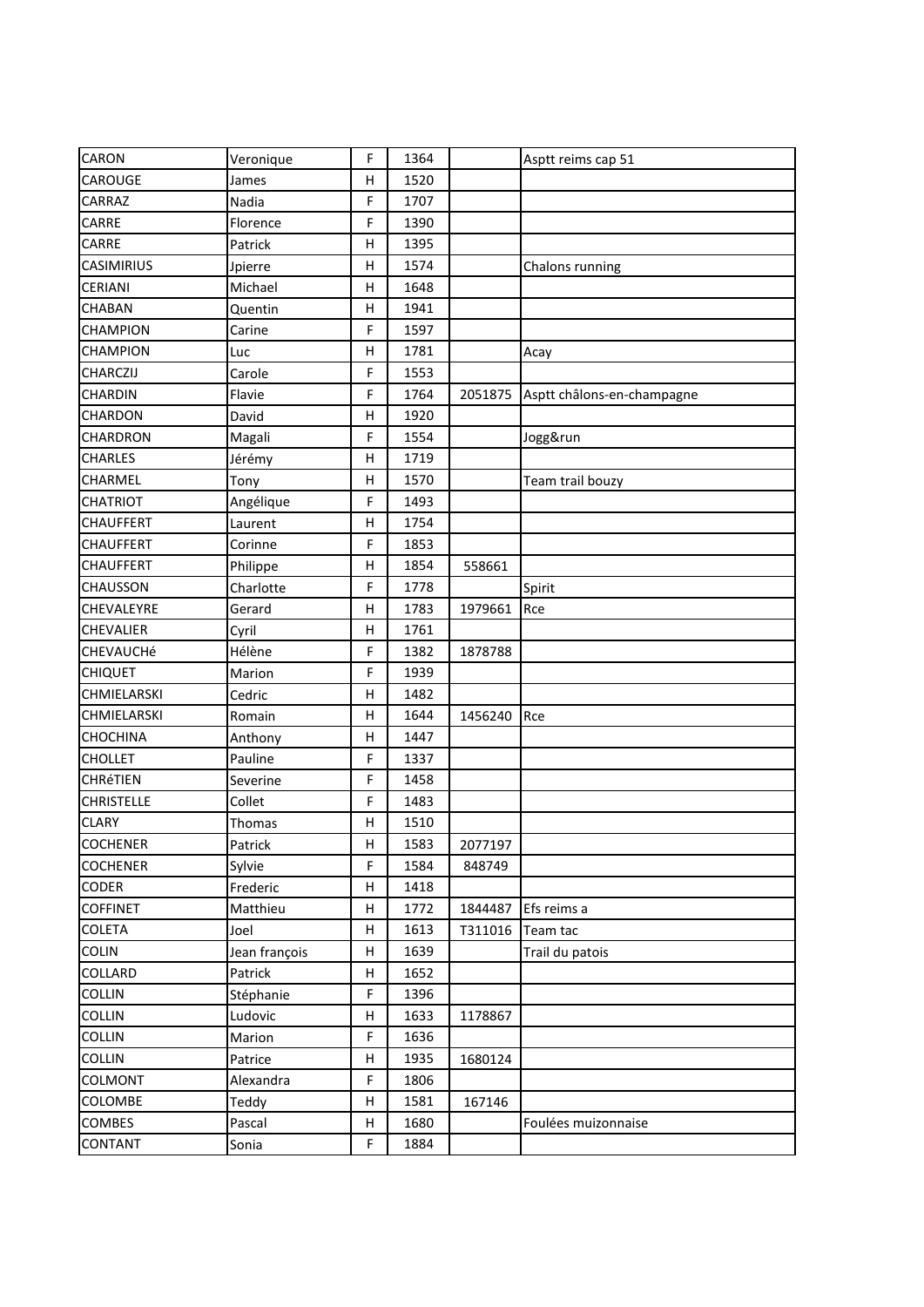| COSSAS            | Gilles        | H            | 1929 |         |                              |
|-------------------|---------------|--------------|------|---------|------------------------------|
| <b>COSTA</b>      | Emeline       | F            | 1670 | 1376628 | A.c ay                       |
| COUTTIN           | Pascal        | Н            | 1391 |         |                              |
| <b>CROCHET</b>    | Cédric        | Н            | 1701 |         |                              |
| DA COSTA DULCE    | Augusto       | F            | 1910 | 401460  | Asg gauchy athletisme        |
| <b>DA PRAT</b>    | Marie         | F            | 1650 |         |                              |
| <b>DAGONET</b>    | Nathalie      | F            | 1558 | 1384796 | A.c ay                       |
| DANCERELLE        | Herold        | H            | 1716 |         |                              |
| DARDANUS          | Frédéric      | н            | 1466 |         |                              |
| <b>DARDENNES</b>  | Gemma         | F            | 1743 |         | Jog in reims                 |
| DARNAUD           | Jimmy         | H            | 1526 |         |                              |
| <b>DAUCHELLE</b>  | Arnaud        | н            | 1828 |         | Coprecs                      |
| <b>DAUCHELLE</b>  | Fabien        | H            | 1829 |         | Coprecs                      |
| <b>DAVRINCHE</b>  | Benjamin      | Н            | 1409 |         |                              |
| DE FINANCE        | Rémy          | H            | 1922 |         |                              |
| <b>DE MARNE</b>   | Laetitia      | F            | 1454 |         | Racing club fagnières        |
| DE PAUW           | Pascale       | F            | 1901 |         |                              |
| <b>DECOTTE</b>    | Jean-baptiste | Н            | 1820 |         |                              |
| DELARUELLE        | Laurent       | н            | 1757 |         |                              |
| <b>DELHONTE</b>   | Geoffrey      | H            | 1943 |         | Etm - mouscron               |
| <b>DELONGHE</b>   | Arnaud        | Н            | 1516 |         |                              |
| DEMANGEL          | Guarik        | н            | 1677 |         |                              |
| DEMANGEOT         | Cédic         | H            | 1841 |         |                              |
| <b>DEPAQUIS</b>   | Victor        | Н            | 1736 |         |                              |
| DEPARNAY          | Stephane      | H            | 1809 |         |                              |
| <b>DEPART</b>     | Billy         | H            | 1540 |         |                              |
| <b>DEPART</b>     | Peter         | Н            | 1541 |         |                              |
| DEPLAINE          | Hélène        | F            | 1333 |         |                              |
| <b>DESDEVISES</b> | Alexander     | н            | 1858 |         |                              |
| <b>DESTRES</b>    | Linda         | F            | 1490 |         |                              |
| <b>DETREE</b>     | Stanislas     | Н            | 1640 | 2180921 |                              |
| DEVAQUIER         | <b>Bruno</b>  | н            | 1588 |         |                              |
| <b>DHOTEL</b>     | Celine        | F            | 1366 |         |                              |
| <b>DIAGANA</b>    | Fatoumata     | F            | 1473 | 214638  | Association                  |
| <b>DIAS</b>       | Valentin      | $\sf H$      | 1674 |         |                              |
| <b>DOCQ</b>       | Cedric        | $\mathsf{H}$ | 1694 | 1781018 | Efs reims a                  |
| <b>DOIZI</b>      | Pascal        | н            | 1532 |         | A fond en thierache guise 02 |
| <b>DONCHE</b>     | Sébastien     | н            | 1547 |         |                              |
| <b>DORLY</b>      | Jean-marc     | н            | 1355 |         | Calais terre d'opale trail   |
| <b>DOUCEY</b>     | Laurent       | н            | 1531 |         |                              |
| <b>DRIAT</b>      | Elisa         | F            | 1394 |         |                              |
| <b>DRUAIS</b>     | Gilles        | н            | 1575 |         | Les mesneux                  |
| <b>DUBOIS</b>     | Julie         | F            | 1542 |         | Team trail bouzy             |
| <b>DUBOS</b>      | Charline      | F            | 1816 |         |                              |
| <b>DUBOS</b>      | Romane        | F            | 1835 |         |                              |
| <b>DUCROT</b>     | Peggy         | F            | 1476 |         |                              |
| <b>DUCROT</b>     | Christophe    | н            | 1477 |         |                              |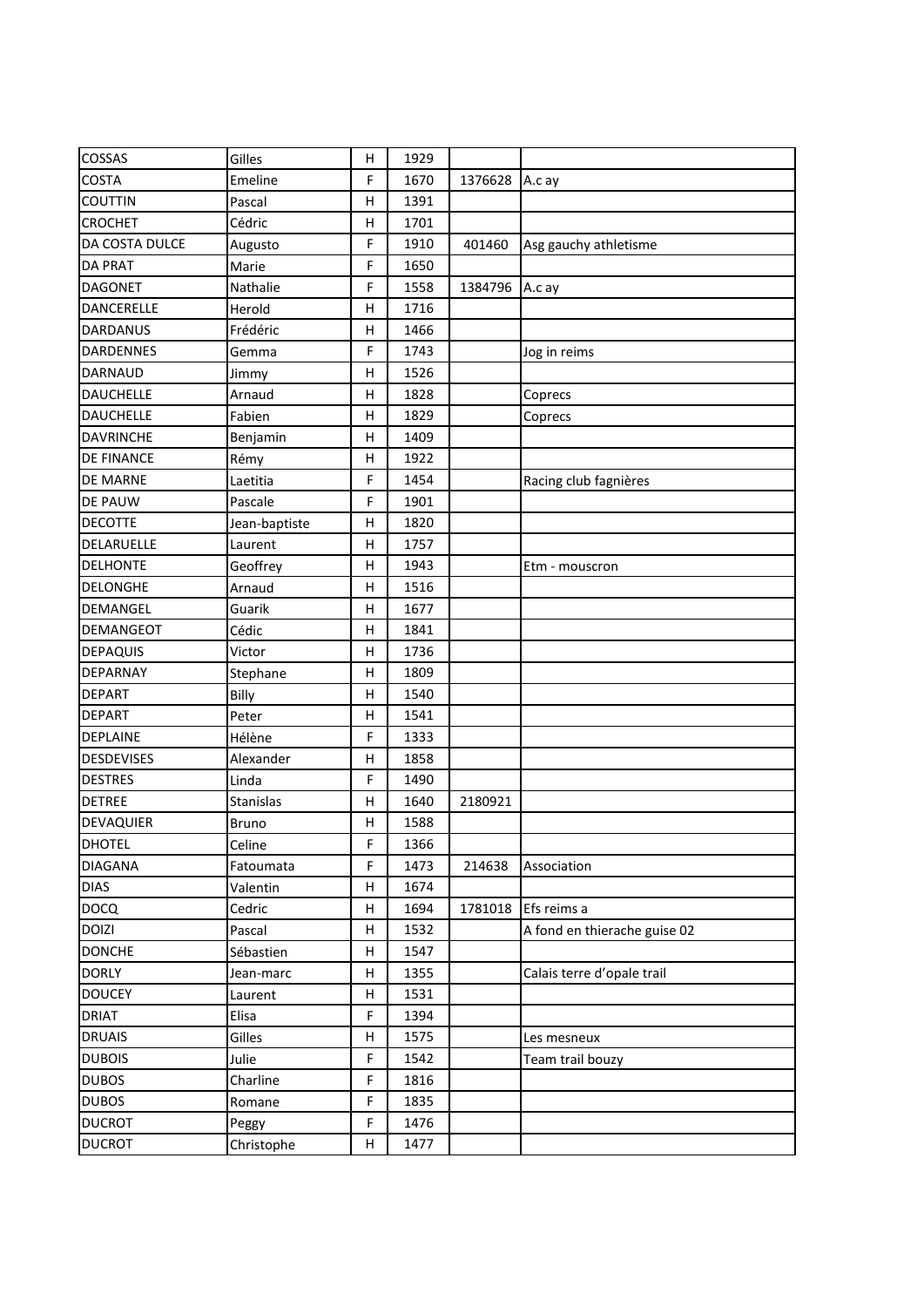| <b>DUCROT</b>            | Florine   | F            | 1478 |         |             |
|--------------------------|-----------|--------------|------|---------|-------------|
| <b>DUMARGNE</b>          | Damien    | н            | 1659 |         |             |
| <b>DUMAY</b>             | Florent   | $\sf H$      | 1791 |         |             |
| <b>DUMINY</b>            | Stéphanie | F            | 1767 | 1576019 | Efs reims a |
| <b>DUMONT</b>            | Leonie    | F            | 1400 |         |             |
| <b>DURAND</b>            | Mathilde  | F            | 1873 |         |             |
| <b>DURY</b>              | Guillaume | $\mathsf{H}$ | 1802 |         |             |
| <b>DUSSART</b>           | Delphine  | F            | 1438 |         |             |
| <b>DUTEURTRE</b>         | Aurelia   | F            | 1441 |         |             |
| <b>DUTEURTRE GARNIER</b> | Julie     | F            | 1445 |         |             |
| <b>DUVAL</b>             | Julien    | H            | 1586 |         |             |
| <b>DUVAL</b>             | Vincent   | н            | 1724 |         |             |
| EL HACHIMI               | Sarah     | F            | 1358 |         |             |
| <b>ERIC</b>              | Lissoir   | H            | 1341 |         |             |
| <b>ETENEAU</b>           | Etienne   | н            | 1717 |         |             |
| <b>FABER</b>             | Jean-marc | H            | 1528 | 801825  | Association |
| <b>FALAIZE</b>           | Gaetan    | н            | 1463 |         |             |
| <b>FAVRE</b>             | Benoit    | $\sf H$      | 1862 |         |             |
| <b>FAYE</b>              | Mickael   | $\mathsf{H}$ | 1619 | 2045574 |             |
| <b>FEBVIN</b>            | Mickael   | $\mathsf{H}$ | 1936 | 140059  |             |
| FERNANDEZ                | Ramiro    | H            | 1811 |         |             |
| <b>FLAMAND</b>           | Alexandre | н            | 1744 |         |             |
| <b>FLAMENT</b>           | Caroline  | F            | 1823 | 1742516 |             |
| <b>FLEURIE</b>           | Philippe  | $\sf H$      | 1491 |         |             |
| <b>FLEURY</b>            | Annie     | F            | 1449 |         |             |
| <b>FOISELLE</b>          | Luc       | H            | 1812 |         |             |
| <b>FOLLET</b>            | Joel      | н            | 1359 |         |             |
| <b>FONDREVERT</b>        | Raphael   | $\sf H$      | 1651 |         |             |
| <b>FONTAINE</b>          | Laurence  | F            | 1329 |         |             |
| <b>FORT</b>              | Denis     | $\mathsf{H}$ | 1386 |         |             |
| <b>FORTHOFFER</b>        | David     | H            | 1419 |         |             |
| <b>FOUCHARD</b>          | Cyril     | н            | 1462 |         |             |
| <b>FOUET</b>             | Damien    | н            | 1912 |         |             |
| <b>FOUILLET</b>          | Arnaud    | н            | 1662 |         |             |
| <b>FOULEY</b>            | Juline    | F            | 1641 |         |             |
| <b>FOUQUET</b>           | Laëtitia  | F            | 1467 |         |             |
| <b>FRAITURE</b>          | Nicolas   | н            | 1634 |         |             |
| <b>FRANÇOIS</b>          | Sébastien | Н            | 1840 |         | Asptt       |
| <b>FRANS</b>             | Patricia  | F            | 1763 |         | Jchsh       |
| FRAPART                  | Yannick   | Н            | 1339 |         |             |
| GACE                     | Matthieu  | Н            | 1523 |         |             |
| GAGNARD                  | Maxime    | н            | 1346 |         |             |
| GAILLEPAND               | Julie     | F            | 1888 |         |             |
| <b>GALIMAND</b>          | Etienne   | н            | 1765 |         |             |
| GALIMAND                 | Fabrice   | н            | 1839 |         |             |
| <b>GALLOT</b>            | Guillaume | $\sf H$      | 1392 |         |             |
| GANDON                   | Thibault  | н            | 1385 |         | Asptt reims |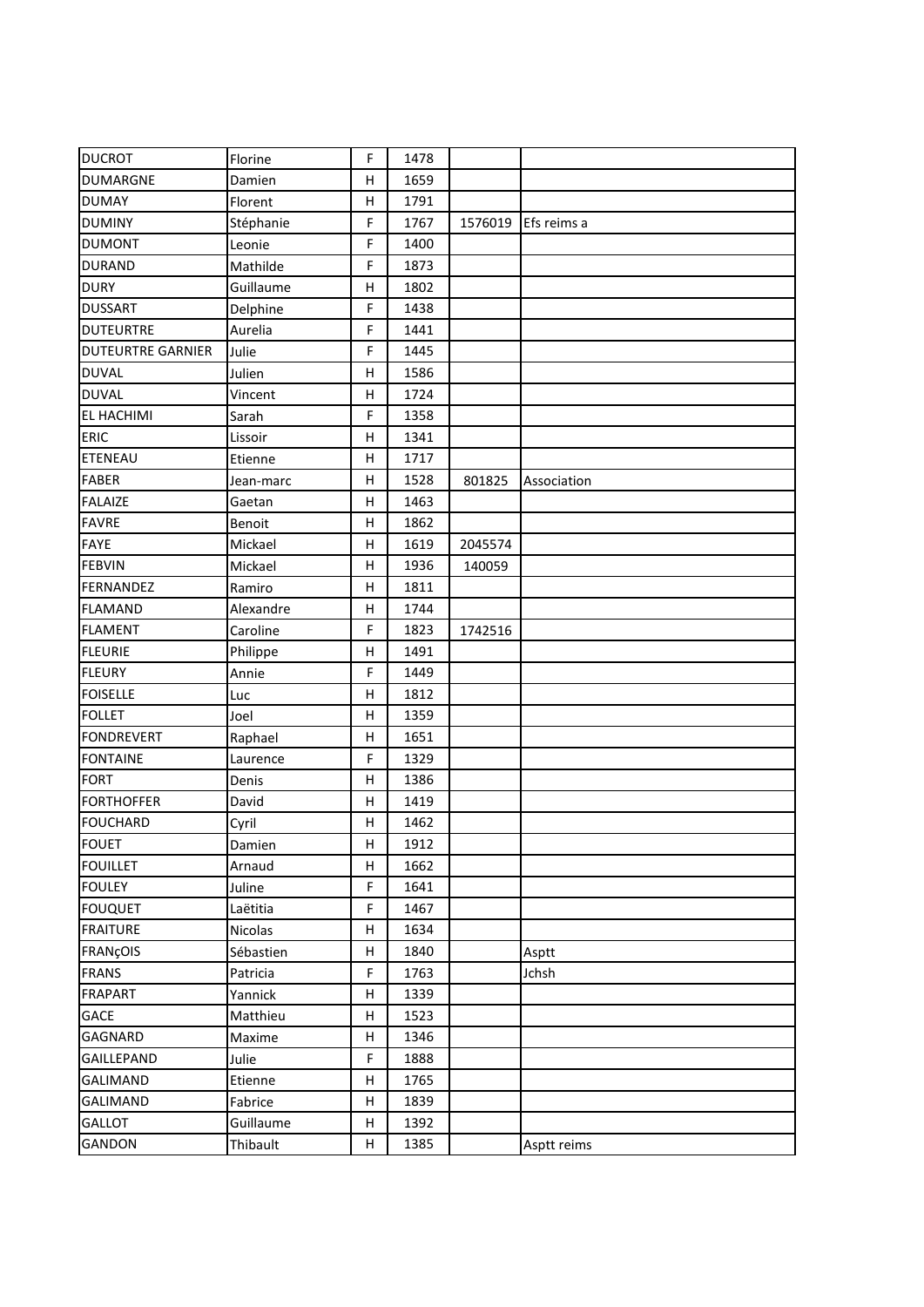| <b>GANSTER</b>             | Romuald    | н           | 1377 |         |                        |
|----------------------------|------------|-------------|------|---------|------------------------|
| GANY                       | Pascale    | F           | 1465 |         |                        |
| <b>GARCIA</b>              | Maxime     | н           | 1455 | 817189  | Cs provins athlétisme  |
| <b>GARDILLE</b>            | Daniele    | F           | 1620 | 1155716 | Efs reims a            |
| <b>GARNIER</b>             | Romain     | Η           | 1446 |         |                        |
| <b>GARNIER</b>             | Johan      | н           | 1814 |         |                        |
| <b>GASPERIN</b>            | Anthony    | н           | 1496 | 1684082 | Efs reims a            |
| <b>GAUTIER</b>             | Guy        | Η           | 1729 |         | Endurun&beer           |
| GENDRONNEAU                | Thomas     | Н           | 1856 |         |                        |
| <b>GENTILHOMME</b>         | Jean-luc   | Н           | 1773 | 117574  | Efs reims a            |
| <b>GERMAIN</b>             | Sophie     | F           | 1340 |         |                        |
| GESCHWINDENHAMME Stéphanie |            | F           | 1879 |         |                        |
| <b>GEY TAO</b>             | Nicolas    | н           | 1698 |         | Les jdb                |
| <b>GHARBI</b>              | Anis       | Н           | 1357 |         | Sparna lutte           |
| <b>GHEZA</b>               | Jérôme     | Η           | 1926 | 1484865 |                        |
| <b>GHIRARDI</b>            | Maxime     | Н           | 1827 |         |                        |
| <b>GIKIERE</b>             | Emmanuel   | н           | 1460 |         |                        |
| <b>GILLES</b>              | Benoit     | н           | 1739 |         |                        |
| <b>GINTRAND</b>            | Guillaume  | Η           | 1845 |         |                        |
| <b>GIORGI DINIZ</b>        | Laurence   | F           | 1893 |         |                        |
| <b>GIOT</b>                | Amandine   | F           | 1487 |         |                        |
| <b>GIRAUD</b>              | Maxime     | н           | 1868 |         |                        |
| <b>GIUSTETTI</b>           | Amelie     | F           | 1780 | 2083611 |                        |
| <b>GLOAGUEN</b>            | Célia      | F           | 1942 |         |                        |
| GOBé                       | Sébastien  | Η           | 1720 |         |                        |
| <b>GOBERT</b>              | Laurent    | Η           | 1411 |         |                        |
| <b>GOGNIES</b>             | David      | Н           | 1658 |         | Spirit of run          |
| GOI                        | Ingrid     | $\mathsf F$ | 1895 |         |                        |
| <b>GOMES</b>               | Francis    | Н           | 1831 | 2215160 | Raace                  |
| <b>GONCALVES</b>           | Marianne   | F           | 1668 | 1731615 | A.c ay                 |
| <b>GOSSELET</b>            | Lydie      | F           | 1497 | 1392714 | Efs reims a            |
| GOSTEAU                    | Regis      | н           | 1622 | 1258884 | Efs reims a            |
| GOUBAUX                    | Pascal     | Н           | 1427 |         | Chalons runing         |
| <b>GOUEILLE</b>            | Herve      | Н           | 1365 |         |                        |
| GOUJON                     | Remi       | н           | 1372 | 127028  |                        |
| GOUJON                     | Carine     | F           | 1373 | 685291  |                        |
| GOUJON                     | Xavier     | Н           | 1697 | 209979  | Sports loisirs tremery |
| <b>GOURNAY</b>             | Philippe   | Н           | 1623 | 1866126 | Efs reims a            |
| <b>GOUSSET</b>             | Simon      | н           | 1348 |         |                        |
| <b>GOUTORBE</b>            | Laurent    | Н           | 1563 |         |                        |
| GOUX                       | Gregory    | н           | 1353 |         |                        |
| GRENET                     | Guillaume  | н           | 1863 |         |                        |
| GRIMBERT                   | Alain      | Н           | 1625 |         | Trail du patois        |
| GRUSZKA                    | Didier     | Н           | 1715 |         |                        |
| GUDZARAIDZE                | Zuzana     | F           | 1428 |         |                        |
| <b>GUEBS</b>               | Christelle | F           | 1336 |         |                        |
| <b>GUIBORAT</b>            | Guillaume  | H           | 1753 |         |                        |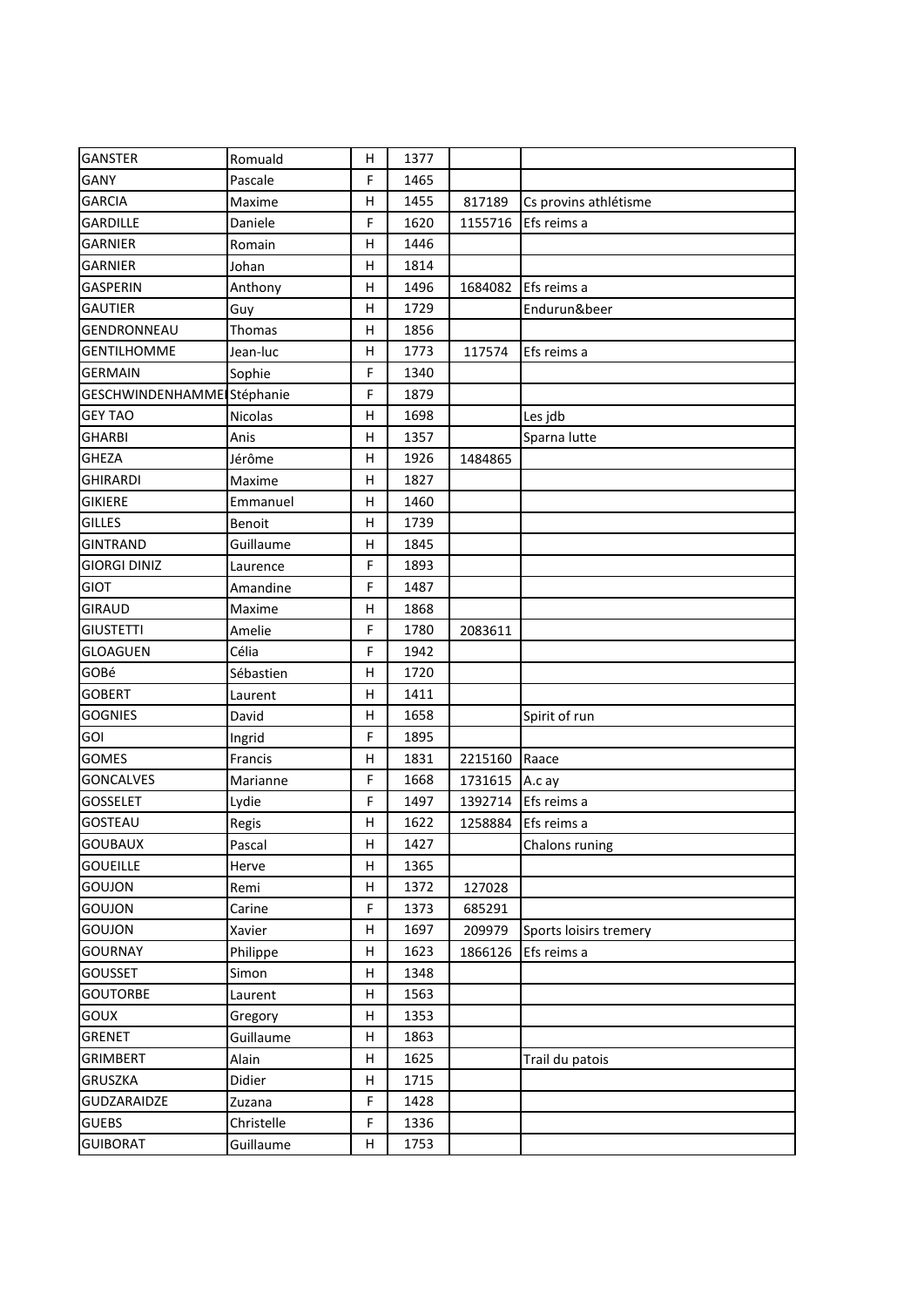| <b>GUILLAUME</b>         | Xavier       | н            | 1734 | 211359  |                         |
|--------------------------|--------------|--------------|------|---------|-------------------------|
| <b>GUILLAUME</b>         | Mireille     | F            | 1768 | 1791754 | Efs reims a             |
| <b>GUILLEMART</b>        | Anne         | F            | 1388 |         |                         |
| <b>GUILLET</b>           | Dominique    | Н            | 1904 |         |                         |
| <b>GUILLOT</b>           | Dominique    | $\mathsf{H}$ | 1367 |         | Graoulicorne            |
| <b>GUILLOT</b>           | Chany        | F            | 1552 |         | Licornemouth            |
| <b>GUYOT</b>             | Anthony      | $\mathsf{H}$ | 1930 |         |                         |
| <b>HABERER</b>           | Fabienne     | F            | 1683 | 1684790 |                         |
| <b>HABERER</b>           | Nicolas      | Н            | 1684 |         |                         |
| <b>HARDUIN</b>           | Jean-jacques | Н            | 1480 |         |                         |
| <b>HARDY</b>             | Florian      | F            | 1484 |         |                         |
| <b>HARDY</b>             | Pascal       | н            | 1485 |         |                         |
| <b>HARMAND</b>           | François     | H            | 1443 |         |                         |
| <b>HAUDRECHY</b>         | Arnaud       | Н            | 1813 | 451912  |                         |
| <b>HAULIN</b>            | Marjorie     | F            | 1770 | 2176235 | Efs reims a             |
| <b>HAZEBROUCK</b>        | David        | H            | 1507 |         |                         |
| <b>HEINTZ</b>            | Alexandra    | F            | 1649 |         |                         |
| HéLIN                    | Constance    | F            | 1439 |         |                         |
| <b>HENEMAN</b>           | Alexandre    | Н            | 1383 |         |                         |
| <b>HENTZIEN</b>          | Fanny        | F            | 1401 | 1350569 | A.c ay                  |
| <b>HERBERT</b>           | Béatrice     | F            | 1604 |         | Asptt reims cap 51      |
| <b>HERBERT</b>           | Francis      | н            | 1605 |         | Asptt reims cap 51      |
| <b>HERBLOT</b>           | Matthieu     | Н            | 1766 |         | <b>Billecart salmon</b> |
| <b>HERBLOT</b>           | Pascal       | F            | 1852 |         | Chierry j y cours       |
| <b>HERNU</b>             | Antoine      | $\mathsf{H}$ | 1596 |         |                         |
| <b>HERTAULT</b>          | Thomas       | н            | 1405 |         | Les enfileurs de perles |
| <b>HIMBER</b>            | Nicolas      | H            | 1647 |         | Verti trail             |
| <b>HIMMESOETE</b>        | Leo          | H            | 1645 | 2189090 | Rce                     |
| <b>HONNART</b>           | Manuel       | н            | 1578 |         | Trail du patois         |
| <b>HORCHOLLE</b>         | Benjamin     | Н            | 1550 |         |                         |
| <b>HUART</b>             | Jose         | Н            | 1817 |         | Asptt cap 51            |
| <b>HUMBERT</b>           | Jean pierre  | н            | 1534 |         | Crna est                |
| HUMBERT                  | Stéphane     | $\mathsf{H}$ | 1788 |         | Rcd                     |
| <b>HURPIN</b>            | Eddy         | н            | 1706 |         |                         |
| <b>IDDAHAMOU-IDRISSI</b> | Laila        | F            | 1481 |         | Association             |
| <b>IDRI</b>              | Djam         | н            | 1947 |         |                         |
| <b>JACQUES</b>           | Olivier      | н            | 1731 |         | Chalons running         |
| <b>JACQUET</b>           | Laurent      | н            | 1515 |         |                         |
| <b>JACQUIER</b>          | Daniel       | н            | 1632 |         |                         |
| <b>JACQUINOT</b>         | Jade         | F            | 1637 |         |                         |
| <b>JACQUINOT</b>         | Sullivan     | Н            | 1638 |         |                         |
| <b>JACQUIOT</b>          | Emmanuel     | н            | 1594 |         |                         |
| <b>JAKYMYSZYN</b>        | Véronique    | F            | 1610 | 1353460 | A.c ay                  |
| <b>JANICKI</b>           | Joanna       | F            | 1590 |         |                         |
| JANY                     | Céline       | F            | 1612 |         | Serialtraileurs         |
| JEAN-LUC                 | Machuré      | н            | 1517 |         | Châlons running         |
| JEANSON                  | Julien       | H            | 1519 |         | Chalons running         |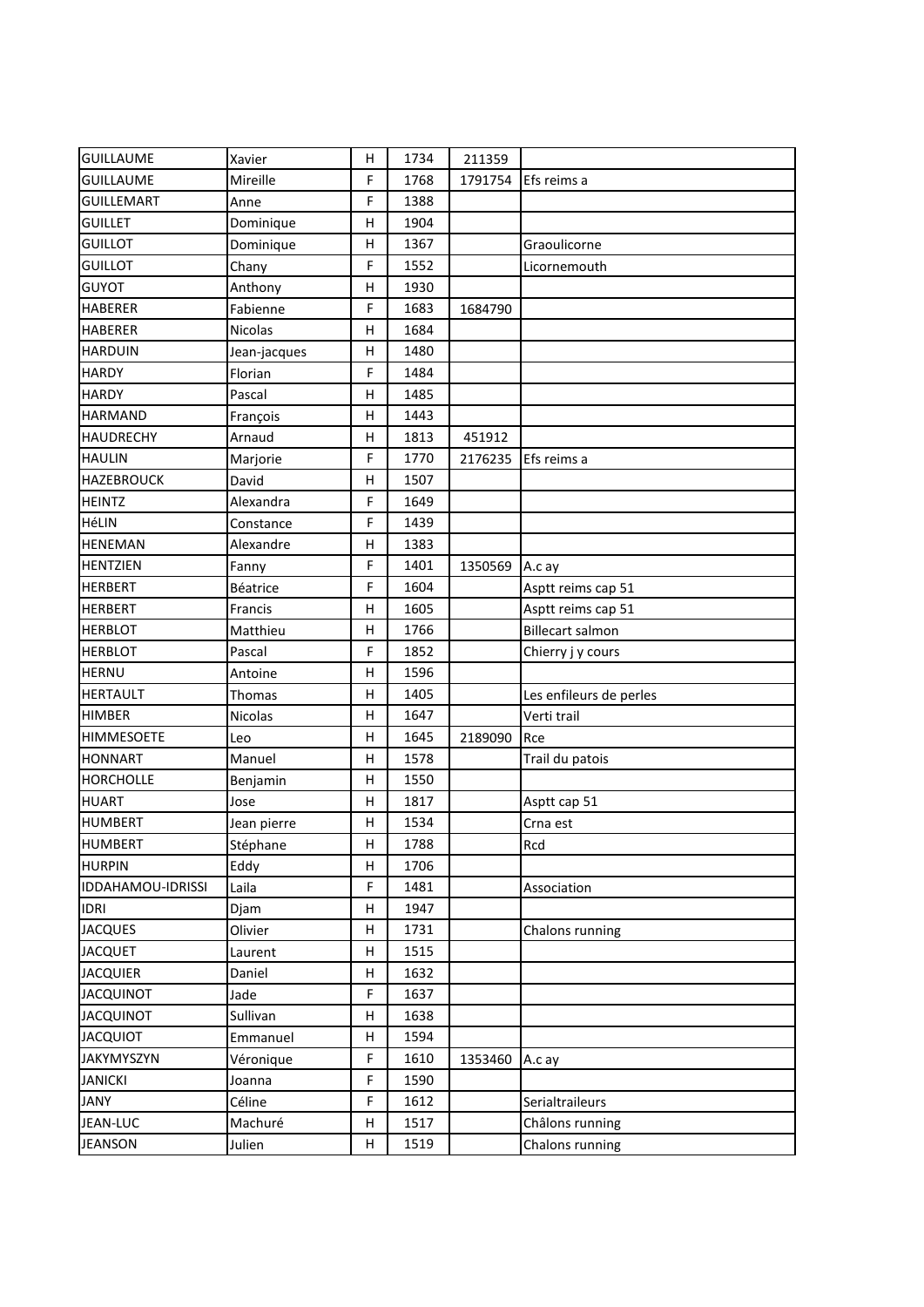| <b>JOANNESSE</b> | Emmanuelle      | F | 1818 |         | Asptt cap 51         |
|------------------|-----------------|---|------|---------|----------------------|
| <b>JOLY</b>      | Jean-jacques    | Η | 1430 | 2178339 |                      |
| <b>JOSEPH</b>    | Ludovic         | Η | 1796 |         |                      |
| <b>JOUART</b>    | Alexandra       | F | 1723 | 1865959 |                      |
| <b>JOUY</b>      | Junior          | Η | 1381 |         |                      |
| <b>YUOL</b>      | Bob             | н | 1384 |         |                      |
| <b>JUMEL</b>     | Hugo            | Η | 1699 |         |                      |
| KEIJZER          | Myrielle        | F | 1342 |         |                      |
| KEIJZER          | Marko           | Η | 1343 |         |                      |
| <b>KEMPEN</b>    | Anne-laure      | F | 1624 |         |                      |
| KIEZER           | Franck          | н | 1867 | 2200306 |                      |
| KILLIAN          | Patrice         | Н | 1529 |         | Ce transdev reims    |
| <b>KLEIN</b>     | Valérie         | F | 1513 |         |                      |
| KRZYWANSKI       | Guillaume       | н | 1864 |         |                      |
| <b>KUSS</b>      | Olivier         | Η | 1733 |         |                      |
| <b>LA PLACA</b>  | Adrien          | н | 1748 |         |                      |
| LADRY            | Renan           | н | 1842 |         |                      |
| LAINE            | Christine       | F | 1882 |         |                      |
| LAINE            | Christophe      | Η | 1883 |         |                      |
| LALANDE          | Emilie          | F | 1657 |         |                      |
| LALEUW           | Jean-marc       | Н | 1591 |         |                      |
| LAMBERT          | Sabrina         | F | 1424 |         |                      |
| LANFREY          | Flora           | F | 1434 |         |                      |
| LANGRAND         | Jacques         | н | 1471 | 978568  | Association          |
| LANTREIBECQ      | Alain           | Η | 1495 |         | Studio a             |
| LAPLAIGE         | Alexis          | Н | 1551 |         | Licornemouth         |
| LASNIER          | Frédérique      | F | 1559 | 1295397 | A.c ay               |
| LASSAUX          | Faustine        | F | 1498 | 2168513 |                      |
| LASSEAUX         | Jean michel     | Н | 1602 |         |                      |
| LASZLO           | Marie-charlotte | F | 1725 | 2022545 |                      |
| <b>LAUDET</b>    | Julie           | F | 1928 |         |                      |
| LAURENCE         | Ludovic         | Н | 1760 |         |                      |
| LAURENT          | Alexandre       | Н | 1511 |         |                      |
| LAURENT          | Eric            | н | 1890 |         |                      |
| <b>LAURIN</b>    | Cyrille         | н | 1618 |         | Les fondus sezannais |
| LE FLOCH         | Eric            | Н | 1787 |         |                      |
| LE GUELLEC       | Thibault        | Н | 1822 |         |                      |
| LE GUELLEC       | Camille         | F | 1874 |         |                      |
| LEBEAU           | Honorine        | F | 1940 |         |                      |
| <b>LEBEGUE</b>   | Guillemette     | F | 1489 |         |                      |
| <b>LEBLANC</b>   | Clémentine      | F | 1800 |         |                      |
| <b>LECONTE</b>   | Jean francois   | Н | 1368 | 163540  |                      |
| LEDOUX           | Gabrielle       | F | 1562 |         |                      |
| <b>LEDUC</b>     | Jean-marc       | Н | 1785 | 1993825 | Efs reims a          |
| LEFEVRE          | Thomas          | н | 1646 | 1346052 | Rce                  |
| LEFEVRE          | Fabienne        | F | 1686 | 1978114 | Asg gauchy           |
| LEFEVRE          | Dominique       | Н | 1784 |         |                      |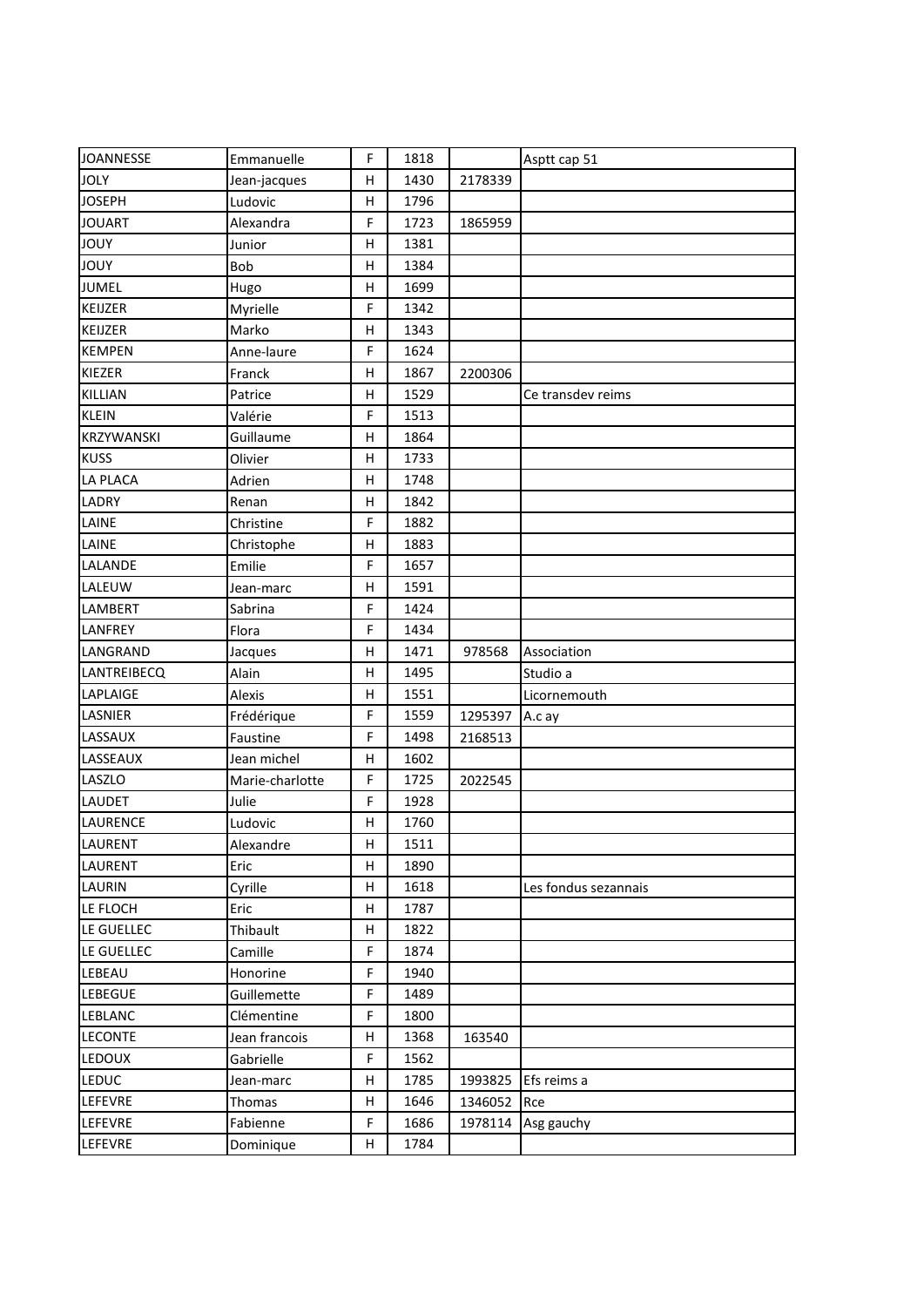| <b>LEGER</b>     | David         | н            | 1722 |         |                                     |
|------------------|---------------|--------------|------|---------|-------------------------------------|
| <b>LEGIVRON</b>  | Sebastien     | н            | 1918 |         | Bevm damery                         |
| LEGOUGE          | Jean-marc     | Н            | 1606 |         |                                     |
| LEGRAND          | Julien        | Н            | 1399 |         |                                     |
| <b>LEGRAS</b>    | Jean frédéric | н            | 1448 |         |                                     |
| LEI              | Lei           | H            | 1870 |         | Enjoy the run                       |
| LELEU            | Helene        | F            | 1379 |         |                                     |
| LEMAIRE          | Patrick       | Н            | 1801 |         |                                     |
| LEMAIRE          | Stephane      | н            | 1826 | 2201030 | Vouziers oxygène 008045             |
| <b>LEMONT</b>    | Olivier       | H            | 1880 | 2166261 |                                     |
| LENEVEU          | Axel          | Н            | 1537 |         | San 10                              |
| <b>LEQUEUX</b>   | Nicolas       | н            | 1573 |         | Endurance champagne 51 courdemanges |
| LERAT            | Philippe      | H            | 1825 |         |                                     |
| LEROUX           | Colette       | F            | 1374 | 1640637 |                                     |
| <b>LESTRADET</b> | Romain        | н            | 1393 |         |                                     |
| <b>LETERRIER</b> | Anne-sophie   | F            | 1505 |         |                                     |
| <b>LETERRIER</b> | Michael       | Н            | 1506 |         |                                     |
| <b>LEVEQUE</b>   | Guillaume     | H            | 1751 |         |                                     |
| <b>LHOSTE</b>    | Kevin         | н            | 1685 |         |                                     |
| LIEVEN           | Didier        | H            | 1369 | 442427  |                                     |
| LIEVEN           | Claire        | F            | 1370 |         |                                     |
| LIVERNEAUX       | Martine       | F            | 1705 |         |                                     |
| <b>LOPPIN</b>    | Christelle    | F            | 1830 |         |                                     |
| LOUEMBA          | Chandler      | H            | 1643 |         |                                     |
| <b>LOUETTE</b>   | Vincent       | н            | 1718 |         |                                     |
| <b>LUCAS</b>     | Alexandre     | H            | 1352 |         | Avena event                         |
| <b>LUCAS</b>     | Cedric        | Н            | 1689 | 1530995 | Efs reims a                         |
| LUDVIG           | Tony          | H            | 1615 |         |                                     |
| <b>MACARY</b>    | Nicolas       | н            | 1832 | 2185238 |                                     |
| <b>MACHIN</b>    | Antoine       | н            | 1464 |         |                                     |
| <b>MAGALHAES</b> | Paulo         | Н            | 1412 |         |                                     |
| <b>MAGNY</b>     | Veronique     | F            | 1387 | 481482  |                                     |
| MAILLOT          | Fabrice       | $\sf H$      | 1849 |         | Les bourguignons                    |
| <b>MALHERBE</b>  | Vincent       | н            | 1790 |         |                                     |
| MALHOMME         | Virginie      | F            | 1335 |         |                                     |
| <b>MALOT</b>     | Yves          | $\mathsf{H}$ | 1421 |         |                                     |
| MANDERRIER       | Jean-claude   | н            | 1914 | 2206911 | Us cheminots nouvion sur meuse      |
| <b>MANGOT</b>    | Cécilia       | F            | 1805 |         |                                     |
| <b>MANSUY</b>    | Philippe      | н            | 1799 |         | Asptt reims cap 51                  |
| <b>MARCHAL</b>   | Christophe    | н            | 1931 | 2070878 |                                     |
| <b>MARCHAND</b>  | Blandine      | F            | 1500 | 2175935 | Efs reims a                         |
| <b>MARECHAL</b>  | Camille       | F            | 1944 |         |                                     |
| <b>MARGOT</b>    | Magali        | F            | 1861 |         |                                     |
| <b>MAROUK</b>    | Faysal        | н            | 1735 |         |                                     |
| <b>MAROUK</b>    | Thomas        | Н            | 1860 | 1954219 |                                     |
| <b>MARQUET</b>   | Charles       | н            | 1838 |         |                                     |
| <b>MARQUETTE</b> | Hélène        | F            | 1349 |         |                                     |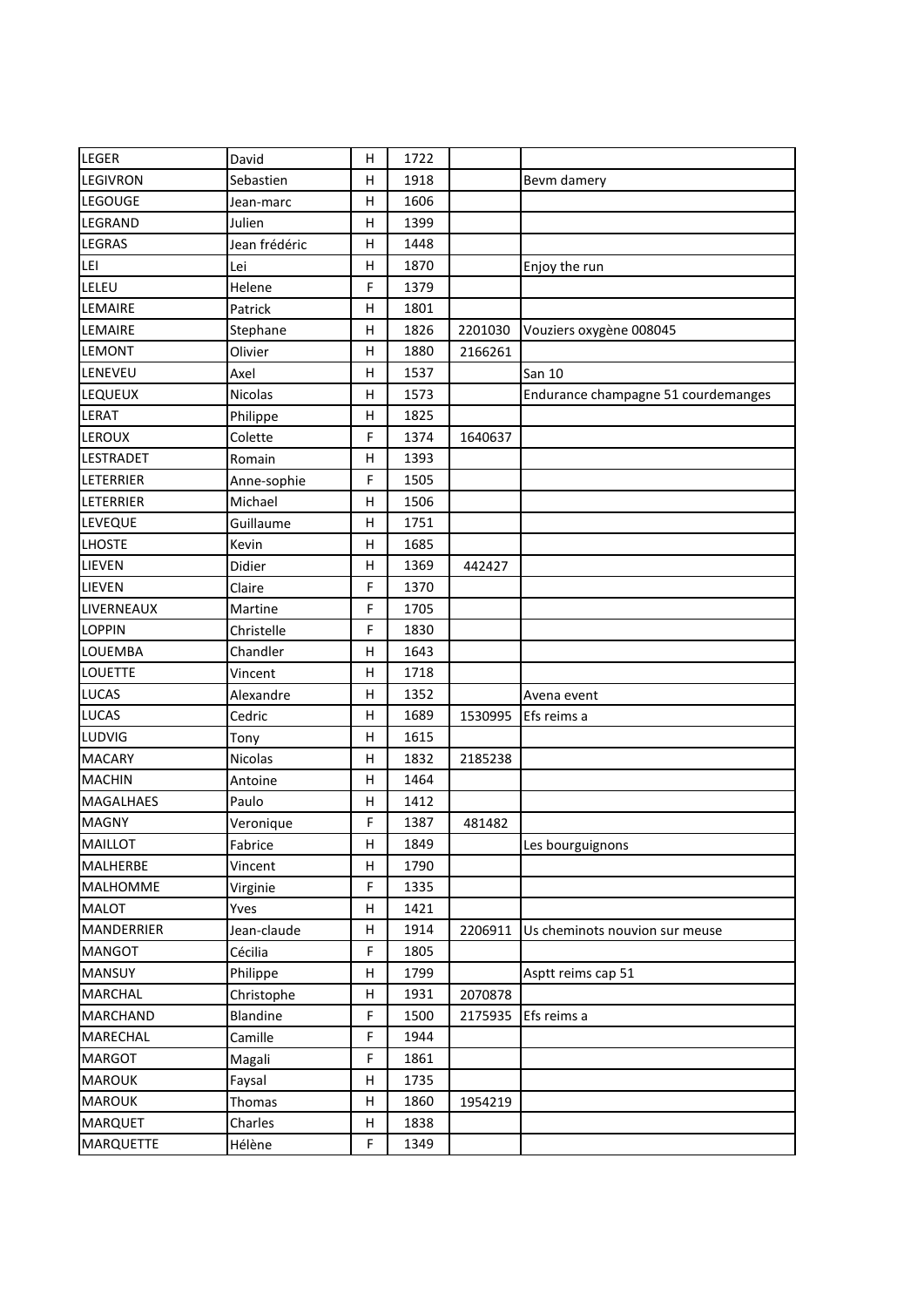| MARRIé             | Agnès       | F            | 1539 |         |                       |
|--------------------|-------------|--------------|------|---------|-----------------------|
| <b>MARTIN</b>      | Léa         | F            | 1360 |         |                       |
| <b>MARTIN</b>      | Lucas       | Η            | 1459 | 1236550 |                       |
| MARTIN-KLEISCH     | Camille     | Н            | 1508 |         |                       |
| MARTIN-KLEISCH     | Agnes       | F            | 1509 |         | Jog in reims          |
| <b>MARTINOT</b>    | Herve       | Η            | 1892 | 2072461 |                       |
| <b>MARY</b>        | Justine     | F            | 1469 |         |                       |
| <b>MARY</b>        | Daniel      | Η            | 1503 |         |                       |
| <b>MARY</b>        | Yann        | Η            | 1693 | 1560655 | Efs reims a           |
| <b>MASSON</b>      | Alexis      | Н            | 1738 |         |                       |
| <b>MASSON</b>      | Caroline    | F            | 1750 |         |                       |
| <b>MASSY</b>       | Nicolas     | Η            | 1598 |         |                       |
| MATHIEU            | Pascal      | Η            | 1700 |         |                       |
| <b>MATHIEU</b>     | Alexis      | Η            | 1894 |         |                       |
| <b>MATHON</b>      | Sebastien   | Η            | 1945 |         |                       |
| <b>MAUHOURAT</b>   | Fabien      | $\mathsf{H}$ | 1756 |         |                       |
| <b>MAZINGANT</b>   | Benoit      | Н            | 1406 |         | Asptt reims           |
| <b>MAZUET</b>      | Robert      | Η            | 1492 |         |                       |
| <b>MBELEG</b>      | Michel      | Η            | 1824 |         |                       |
| <b>MELLING</b>     | Vincent     | Н            | 1585 |         |                       |
| <b>MENARD</b>      | Merry       | F            | 1403 | 1119763 |                       |
| MéNIL              | Jean pierre | Η            | 1354 |         |                       |
| <b>MERGER</b>      | Jordan      | Η            | 1876 |         |                       |
| <b>MERLE</b>       | Sébastien   | Н            | 1601 |         | Spp de reims          |
| <b>MEYER</b>       | Didier      | Η            | 1593 | 358779  |                       |
| <b>MICHAUT</b>     | Solyane     | F            | 1850 | 1835761 |                       |
| MICHEL-PANICACCI   | Valérie     | F            | 1375 | 1398257 |                       |
| <b>MIGET</b>       | Aurélie     | F            | 1452 |         |                       |
| MIGUEL             | Sabine      | F            | 1338 |         |                       |
| <b>MILLARD</b>     | Didier      | Н            | 1344 |         | Pompiers de vertus    |
| <b>MIMIN</b>       | Stephanie   | F            | 1479 | 2194599 |                       |
| <b>MINISCLOUX</b>  | Gregory     | Η            | 1691 | 1761314 | Efs reims a           |
| <b>MLAKAR</b>      | Marvyn      | Н            | 1398 |         |                       |
| <b>MOINET</b>      | Yann        | Н            | 1872 |         |                       |
| <b>MOLEANA</b>     | Christelle  | F            | 1671 |         | 40ra                  |
| <b>MONCOURTOIS</b> | Carolle     | F            | 1747 |         | Abep cormicy          |
| <b>MONET</b>       | Louis       | Н            | 1661 |         |                       |
| <b>MONGIN</b>      | Benjamin    | Н            | 1833 |         |                       |
| <b>MONNERAT</b>    | Matthieu    | н            | 1397 |         |                       |
| <b>MONNERIE</b>    | Anthony     | Н            | 1921 |         |                       |
| <b>MORALES</b>     | Manuel      | Н            | 1713 |         | Neoma business school |
| <b>MOREAU</b>      | Yvan        | Н            | 1915 |         |                       |
| <b>MOREAU</b>      | Victorine   | F            | 1938 |         |                       |
| <b>MORET</b>       | Nathalie    | F            | 1635 |         |                       |
| <b>MORLET</b>      | Philippe    | Н            | 1404 |         |                       |
| <b>MORRON</b>      | Valery      | Н            | 1869 |         |                       |
| <b>MOSTACCI</b>    | Nicolas     | F            | 1614 |         | Racing club fagnières |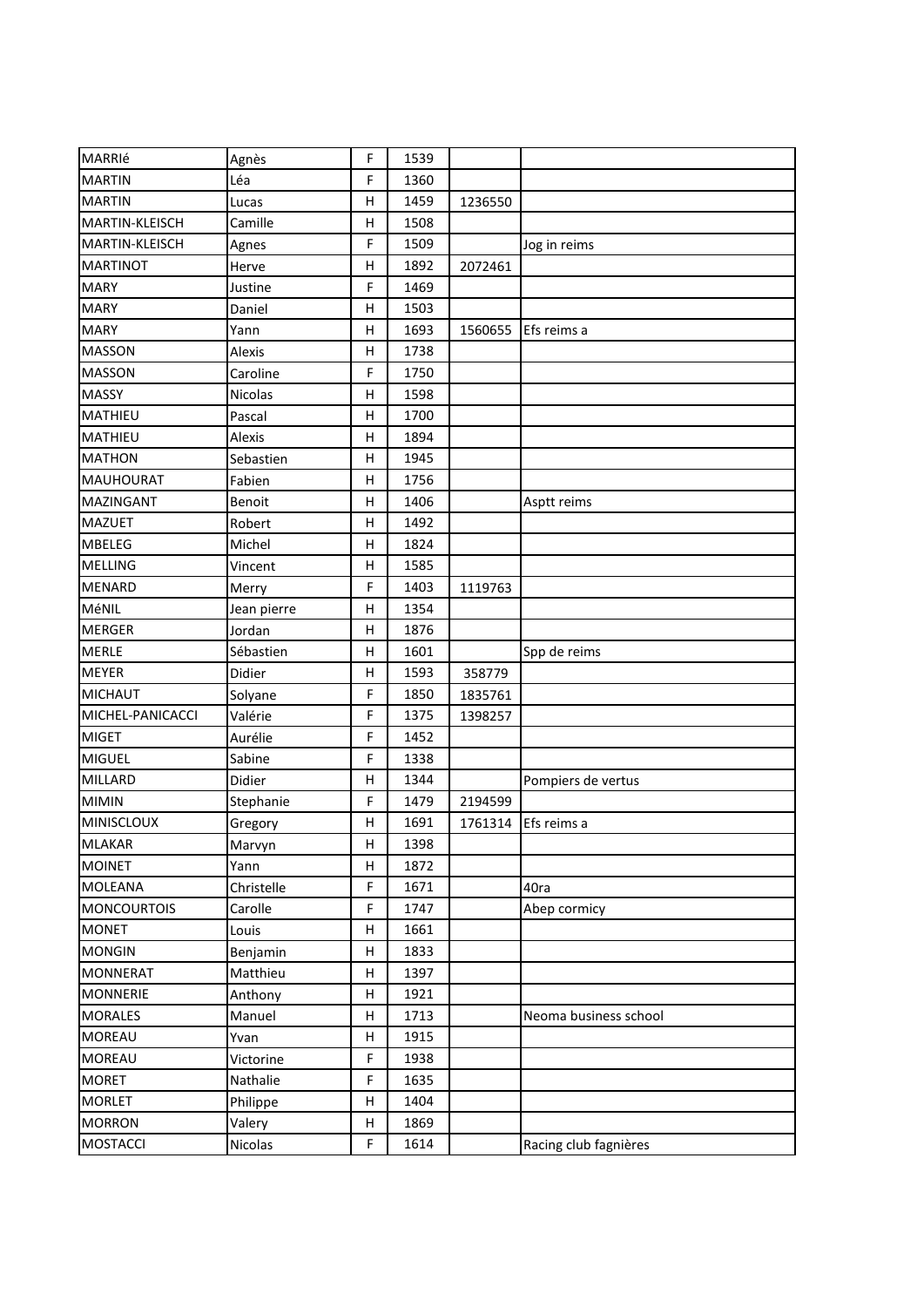| <b>MOUNIER</b>       | Tony            | н | 1692 |         | 2098245 Efs reims a                 |
|----------------------|-----------------|---|------|---------|-------------------------------------|
| <b>NICAISE</b>       | Gérald          | H | 1326 |         |                                     |
| <b>NICART</b>        | Maud            | F | 1371 |         |                                     |
| <b>NICE</b>          | Mandy           | F | 1556 |         |                                     |
| <b>NIVOIS</b>        | Aline           | F | 1804 |         |                                     |
| <b>NOEL MARCHAND</b> | Aline           | F | 1607 | 2174969 | A.c ay                              |
| <b>NOIZIER</b>       | Pamela          | F | 1681 | 1972830 |                                     |
| <b>NOUGUES</b>       | Stephane        | H | 1572 | 1999358 |                                     |
| NUNES-MELRO          | Laura           | F | 1544 |         | Sens route trail                    |
| <b>OBIGAND</b>       | Laurence        | F | 1549 |         |                                     |
| <b>OPOCZYSKI</b>     | Eric            | Н | 1776 | 2030854 | Efs reims a                         |
| OPPILLIART           | Marc            | н | 1675 | 2225592 | Club athletic villers-allerand      |
| OTTO-LOYAS           | Laurent         | Н | 1746 |         |                                     |
| PAILLER              | Eleonore        | F | 1798 |         |                                     |
| PALENGAT             | Maxime          | H | 1932 |         | Etoile51                            |
| <b>PARADIS</b>       | Anne-laure      | F | 1576 |         |                                     |
| <b>PARADIS</b>       | Sabrina         | F | 1627 |         |                                     |
| PARé                 | Laurent         | Н | 1415 | 1736086 |                                     |
| PARé                 | Marie-sylvette  | F | 1416 | 1756065 |                                     |
| <b>PARIS</b>         | Edouard         | H | 1527 |         |                                     |
| PAROISSIEN           | Thierry         | Н | 1782 |         | Sport & co athletic                 |
| PASCOLO              | Gilles          | H | 1708 | 2076667 | Footing loisirs guignicourtois      |
| <b>PASTRES</b>       | Sandrine        | F | 1726 |         |                                     |
| PATIGNY              | Sébastien       | Н | 1933 |         | Jogg and run                        |
| <b>PATRICIO</b>      | Clément         | H | 1667 |         |                                     |
| PAUL                 | Antoine         | н | 1577 |         |                                     |
| <b>PAVOIS</b>        | Anne-marie      | F | 1402 |         |                                     |
| PEIER                | Carole          | F | 1710 |         | Eb trail                            |
| PELLERIN             | Joël            | H | 1410 |         |                                     |
| PERL                 | Denis           | H | 1488 |         | Formol                              |
| <b>PERRY</b>         | Patrick         | Н | 1422 |         |                                     |
| PETIT                | Clement         | н | 1886 |         |                                     |
| PHéLIZON             | Isabelle        | F | 1878 |         |                                     |
| <b>PHILIIPON</b>     | <b>Baptiste</b> | н | 1866 |         | Phil elec                           |
| PHILIPPE             | Lucie           | F | 1432 |         |                                     |
| <b>PICHON</b>        | Sylviane        | F | 1378 | 968250  | Us camon                            |
| <b>PICQUE</b>        | Thierry         | Н | 1592 |         | Trail du patois                     |
| PIERMAY              | Stephane        | Н | 1414 |         |                                     |
| PIERQUIN             | David           | н | 1755 |         |                                     |
| PIGNART              | Tony            | Н | 1777 |         |                                     |
| PILLON               | Frédéric        | н | 1909 |         |                                     |
| PILLOY               | Rodrigue        | н | 1611 | 1635566 | A.c ay                              |
| <b>PIOT</b>          | Nathalie        | F | 1334 |         |                                     |
| PLANÇON              | Axel            | Н | 1653 |         | Epernay triathlon pays de champagne |
| PLANÇON              | Caty            | F | 1654 |         | Epernay triathlon pays de champagne |
| PLANÇON              | Jean-noel       | н | 1655 |         | Epernay triathlon pays de champagne |
| PLATEL               | Mathieu         | н | 1351 |         |                                     |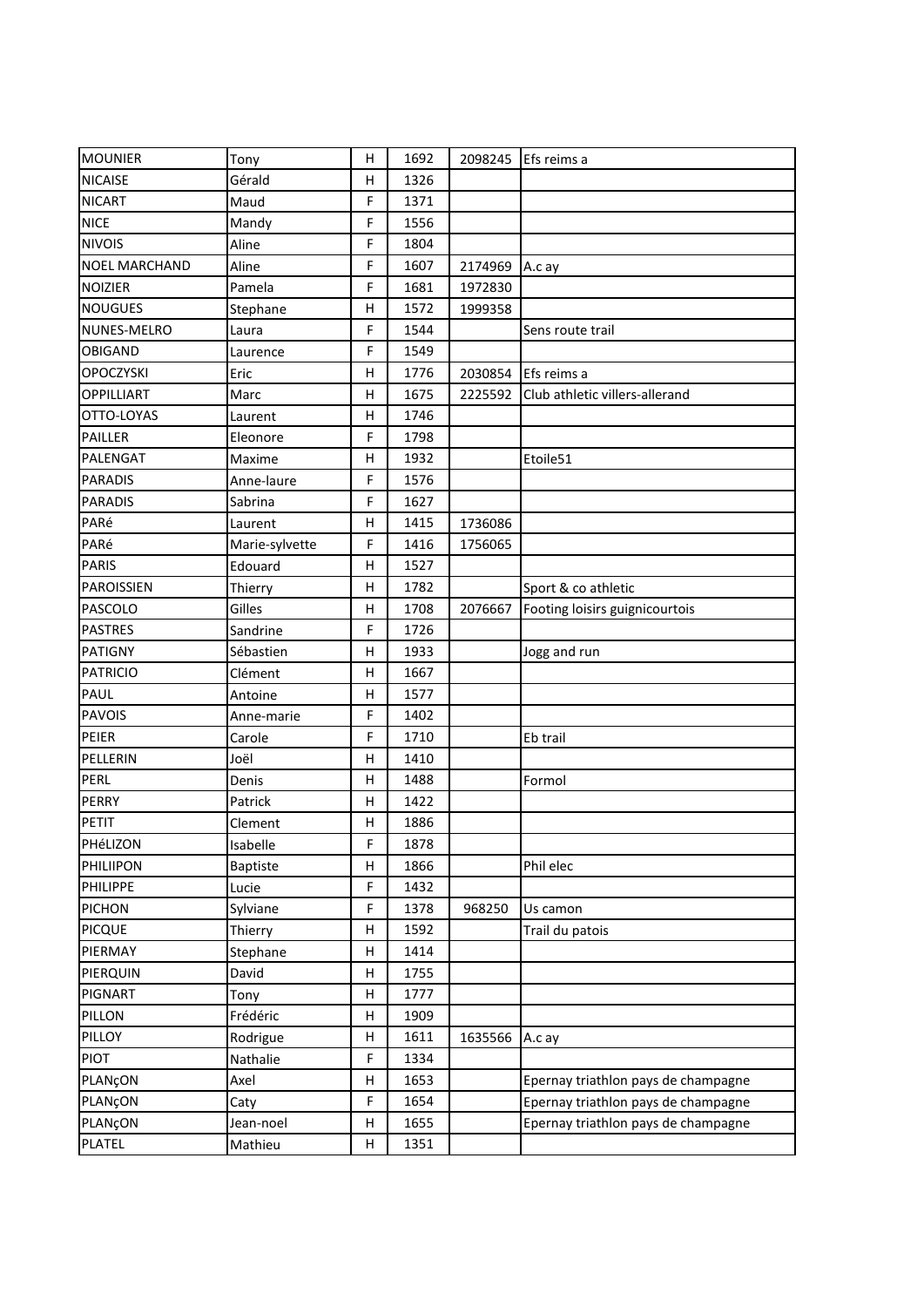| PLOUJOUX            | Laurent       | H  | 1793 |         |                                             |
|---------------------|---------------|----|------|---------|---------------------------------------------|
| <b>PORTEJOIE</b>    | Peggy         | F. | 1587 | T239828 | Freerun                                     |
| <b>POUCET</b>       | Benoît        | н  | 1437 |         | Jaco                                        |
| <b>POURRE</b>       | Fabienne      | F  | 1356 |         |                                             |
| <b>POUS</b>         | Fanny         | F  | 1688 |         |                                             |
| <b>PREUX</b>        | Davy          | H  | 1521 | 1746360 | A.c ay                                      |
| <b>PREVOT</b>       | Raphaël       | H  | 1425 |         |                                             |
| <b>PRIEUX</b>       | Nathalie      | F  | 1934 |         |                                             |
| PRIMAULT            | Amelie        | F  | 1682 |         | Spirit of run                               |
| <b>PUNTEL</b>       | Pierre-yves   | H  | 1807 |         |                                             |
| QUENCEZ             | Mathias       | H  | 1740 |         |                                             |
| QUILLACQ            | Cécile        | F  | 1887 |         |                                             |
| <b>RAGON</b>        | Pauline       | F  | 1737 |         |                                             |
| RAULET              | Jean baptiste | H  | 1580 |         |                                             |
| <b>RAULT NOURRY</b> | Catherine     | F  | 1548 |         |                                             |
| <b>RAUSSIN</b>      | Jérémy        | н  | 1948 |         |                                             |
| <b>RENARD</b>       | Luc           | H  | 1444 |         |                                             |
| RENAUDIN            | Jessy         | H  | 1435 |         |                                             |
| RENAUDIN            | Jérôme        | H  | 1709 |         | Eb trail                                    |
| <b>RENAUX</b>       | Ghislain      | H  | 1696 |         |                                             |
| <b>RENOIS</b>       | Jacky         | H  | 1522 | 501789  | A.c ay                                      |
| <b>RETIERE</b>      | Thomas        | H  | 1797 |         | Association ouvrière des compagnons du devo |
| <b>REVEAU</b>       | Julien        | H  | 1533 |         |                                             |
| <b>RICHARD</b>      | Gerard        | H  | 1417 | 496293  | Ac st brevin                                |
| <b>RICHL</b>        | Céline        | F  | 1524 |         | Ec51c                                       |
| <b>RIOS</b>         | José          | H  | 1486 |         |                                             |
| <b>RIPOCHE</b>      | Stéphane      | H  | 1545 |         |                                             |
| <b>ROCHON</b>       | Dominique     | н  | 1690 | 2198954 | Efs reims a                                 |
| <b>ROMEJKA</b>      | Aurelien      | H  | 1905 |         |                                             |
| <b>RONSEAUX</b>     | Vincent       | H  | 1518 | T310389 |                                             |
| <b>ROPITAL</b>      | David         | H  | 1571 |         |                                             |
| <b>ROUSSELET</b>    | Céline        | F  | 1408 |         |                                             |
| ROUX                | Maxime        | H  | 1871 |         |                                             |
| SAADI               | Farida        | F  | 1474 | 1923910 | Association                                 |
| SABARDU             | Benjamin      | H  | 1752 |         |                                             |
| SAGE                | Bryan         | H  | 1821 |         |                                             |
| SAINTENOY           | Dimitri       | н  | 1376 |         |                                             |
| SARRAZIN            | Fanny         | F  | 1546 |         |                                             |
| <b>SARTI</b>        | Mauro         | H  | 1426 |         |                                             |
| SAUDEMONT           | Noel          | н  | 1900 | 2235159 | Club usva                                   |
| SAUVAGE             | Fabrice       | H  | 1436 |         |                                             |
| SAUVAGE             | Valérie       | F  | 1530 | 1298615 |                                             |
| SAUVAGEOT           | Maud          | F  | 1834 |         |                                             |
| <b>SCHOUFT</b>      | Roselyne      | F. | 1499 | 2114913 | Efs reims a                                 |
| <b>SCOCARD</b>      | Fabien        | Н  | 1924 |         |                                             |
| <b>SCOLARI</b>      | Julien        | H  | 1599 |         |                                             |
| SEAUME              | Loic          | H  | 1851 |         |                                             |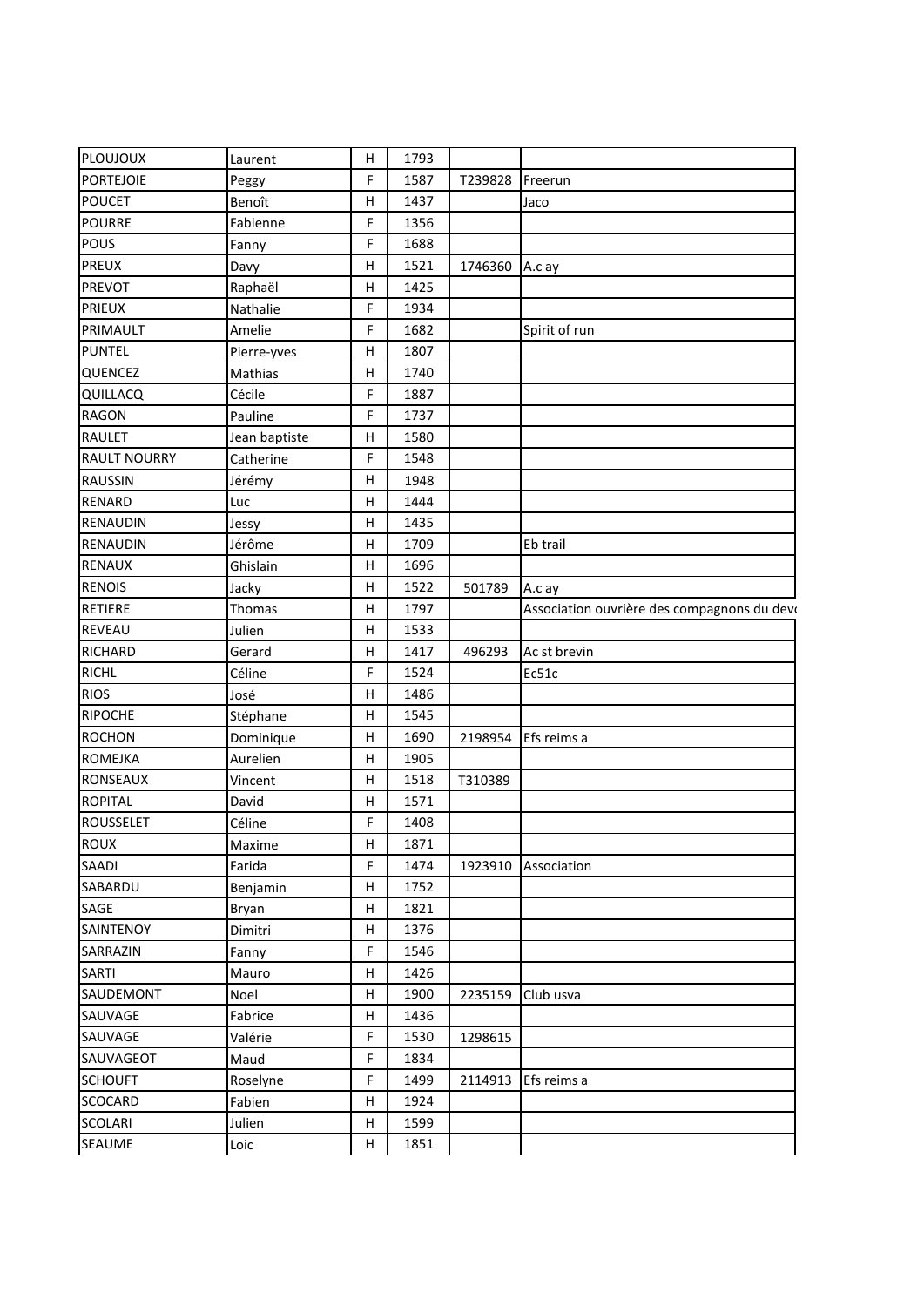| <b>SEURAT</b>       | Jérôme        | Η | 1847 |         |                                     |
|---------------------|---------------|---|------|---------|-------------------------------------|
| SEURAT              | Guillaume     | Η | 1865 |         |                                     |
| <b>SIMON</b>        | Jean-laurent  | Η | 1779 |         | Jchsh                               |
| <b>SIMONIN</b>      | Eddy          | Η | 1494 |         |                                     |
| SINITANBIRIVOUTIN   | Hoda          | F | 1902 | 674325  | Rce                                 |
| SIRIANNI            | Dany          | Η | 1557 |         |                                     |
| SOVET               | Franck        | Η | 1695 |         |                                     |
| SOYEUX              | Michel        | Η | 1712 |         | Racing club de dormans              |
| <b>STAEGLE</b>      | Emmanuelle    | F | 1579 |         |                                     |
| <b>TANNIERES</b>    | Alexandra     | F | 1774 | 1530981 | Efs reims a                         |
| <b>TARANTINO</b>    | Antonio       | Η | 1450 |         | Courir pour un avenir               |
| <b>TARANTINO</b>    | Angelique     | F | 1451 |         | Courir pour un avenir               |
| <b>TARANTINO</b>    | Vanessa       | F | 1560 | 1766990 | A.c ay                              |
| <b>TARANTINO</b>    | Vanessa       | F | 1608 | 1766990 | A.c ay                              |
| <b>TAYLOR</b>       | Eloise        | F | 1501 | 2146155 | Efs reims a                         |
| <b>TAZRART</b>      | Mustapha      | Η | 1472 | 480559  | Association                         |
| <b>TELLIER</b>      | Pauline       | F | 1762 | 2061774 | A.c ay                              |
| <b>TERNOIS</b>      | Lucie         | F | 1543 |         |                                     |
| <b>THéMANS</b>      | Manon         | F | 1442 |         |                                     |
| THIBAULT BELET      | Berengere     | F | 1916 |         |                                     |
| <b>THOIRAIN</b>     | Pascal        | Η | 1660 |         | Epernay triathlon                   |
| <b>THOMAS</b>       | Christine     | F | 1475 |         | La fine équipe                      |
| <b>THOME</b>        | Alexandra     | F | 1538 |         |                                     |
| THORAVAL            | Laura         | F | 1896 | 1461811 | Amcf                                |
| <b>THUILLIER</b>    | Maximilien    | Η | 1350 |         |                                     |
| <b>TOILLON</b>      | Patrick       | Η | 1512 |         |                                     |
| <b>TONELLO</b>      | François      | Н | 1687 |         |                                     |
| <b>TONNELET</b>     | Jacques       | н | 1673 |         |                                     |
| <b>TRAEGER</b>      | Isabelle      | F | 1899 |         |                                     |
| <b>TROUSSET</b>     | Jérôme        | Η | 1815 |         |                                     |
| <b>TRUFFAUT</b>     | Arnaud        | Η | 1906 |         | Chalons running                     |
| <b>URBES</b>        | Guillaume     | н | 1589 |         |                                     |
| VAGBA               | Stéphanie     | F | 1621 | 2102840 | Efs reims a                         |
| VAN DE CATSEYN      | Eric          | н | 1897 |         |                                     |
| <b>VAN EENOOGHE</b> | Franck        | н | 1347 | 522298  |                                     |
| <b>VAN HOYE</b>     | Vincent       | н | 1328 |         |                                     |
| <b>VAN HOYE</b>     | Benoit        | н | 1331 |         |                                     |
| VANDENBROUCKE       | Sébastien     | н | 1616 |         |                                     |
| VARINOT             | Florian       | н | 1642 |         |                                     |
| VARNIER             | Ema           | F | 1730 |         |                                     |
| VAUTRIN             | Etienne       | Н | 1703 |         |                                     |
| <b>VAUTRIN</b>      | Helene        | F | 1704 |         |                                     |
| VAVASSEUR           | Jeremy        | н | 1626 |         | Sport n co athletics                |
| VEILLARD            | Eddy          | Н | 1919 |         |                                     |
| VERBRUGGHE          | Isabelle      | F | 1525 |         | Endurance champagne 51 courdemanges |
| <b>VERTREZ</b>      | David         | н | 1678 | 2150773 | Footing loisir guignicourtois       |
| <b>VERVY</b>        | Jean baptiste | H | 1732 |         |                                     |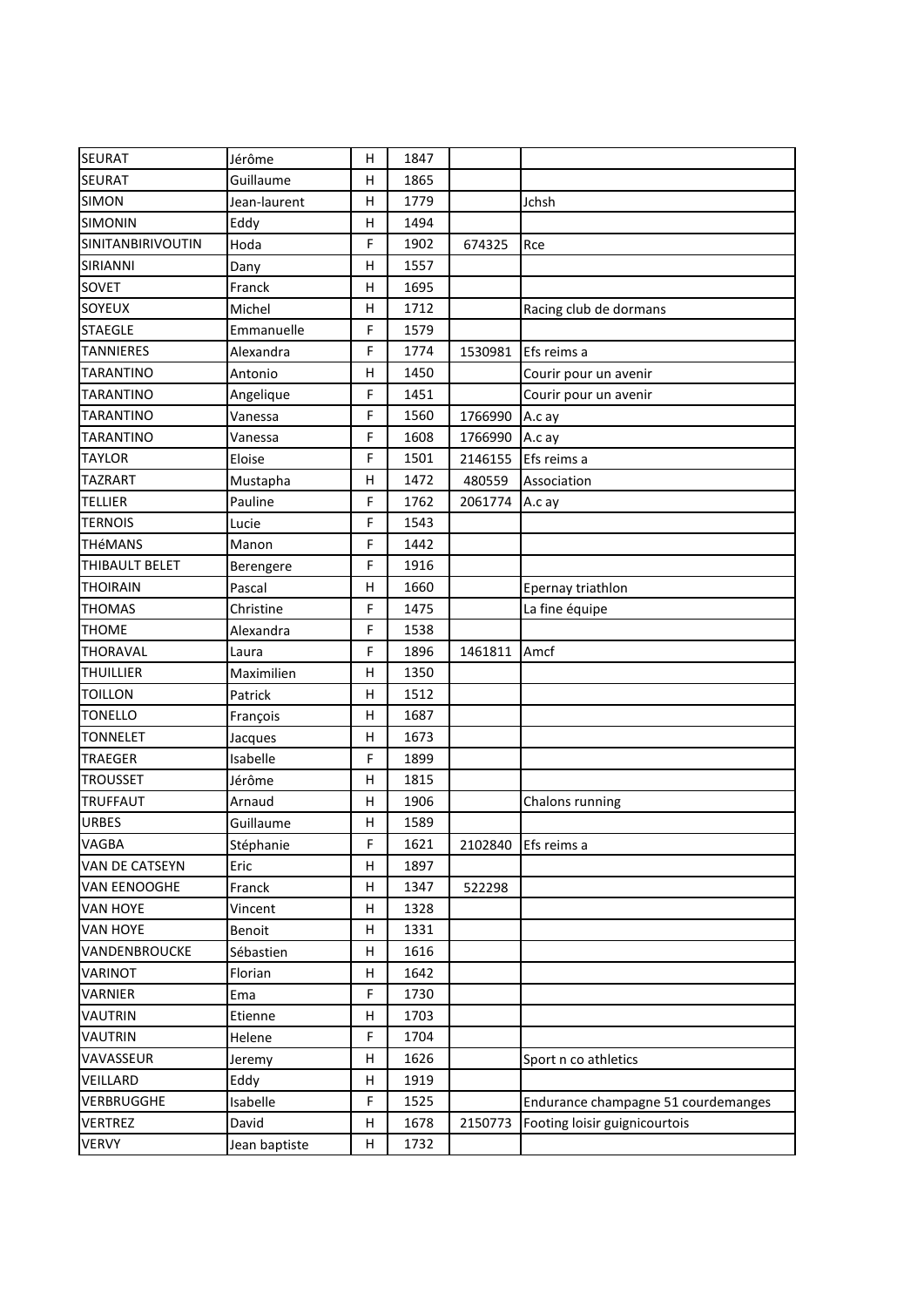| <b>VIALATTE</b>      | Jean- luc      | н | 1885 |         |                         |
|----------------------|----------------|---|------|---------|-------------------------|
| <b>VICIER</b>        | Olivier        | н | 1502 | 2172511 | Efs reims a             |
| <b>VIEILHOMME</b>    | Sandrine       | F | 1669 | 2174977 | A.c ay                  |
| <b>VIGNETTE</b>      | Véronique      | F | 1327 |         |                         |
| <b>VILAIN</b>        | Cyril          | н | 1679 |         |                         |
| <b>VILVAUX</b>       | Pieric         | н | 1875 |         |                         |
| <b>WANG-GILLET</b>   | Mathilde       | F | 1937 |         |                         |
| <b>WECXSTEEN</b>     | Sophie         | F | 1889 |         | Endurance team mouscron |
| ZAMBAUX              | Frédéric       | н | 1456 |         |                         |
| ZAMOUM               | Audrey         | F | 1568 |         |                         |
| <b>ZAMPARO PEREZ</b> | Solène         | F | 1792 | 2057940 |                         |
| ZASSO                | Michael        | н | 1407 |         |                         |
| <b>ZELAZNY</b>       | <b>Nicolas</b> | н | 1457 |         |                         |
| ZIVANOVIC            | Linda          | F | 1433 |         |                         |
| ZOL                  | Laurence       | F | 1582 | 130913  |                         |